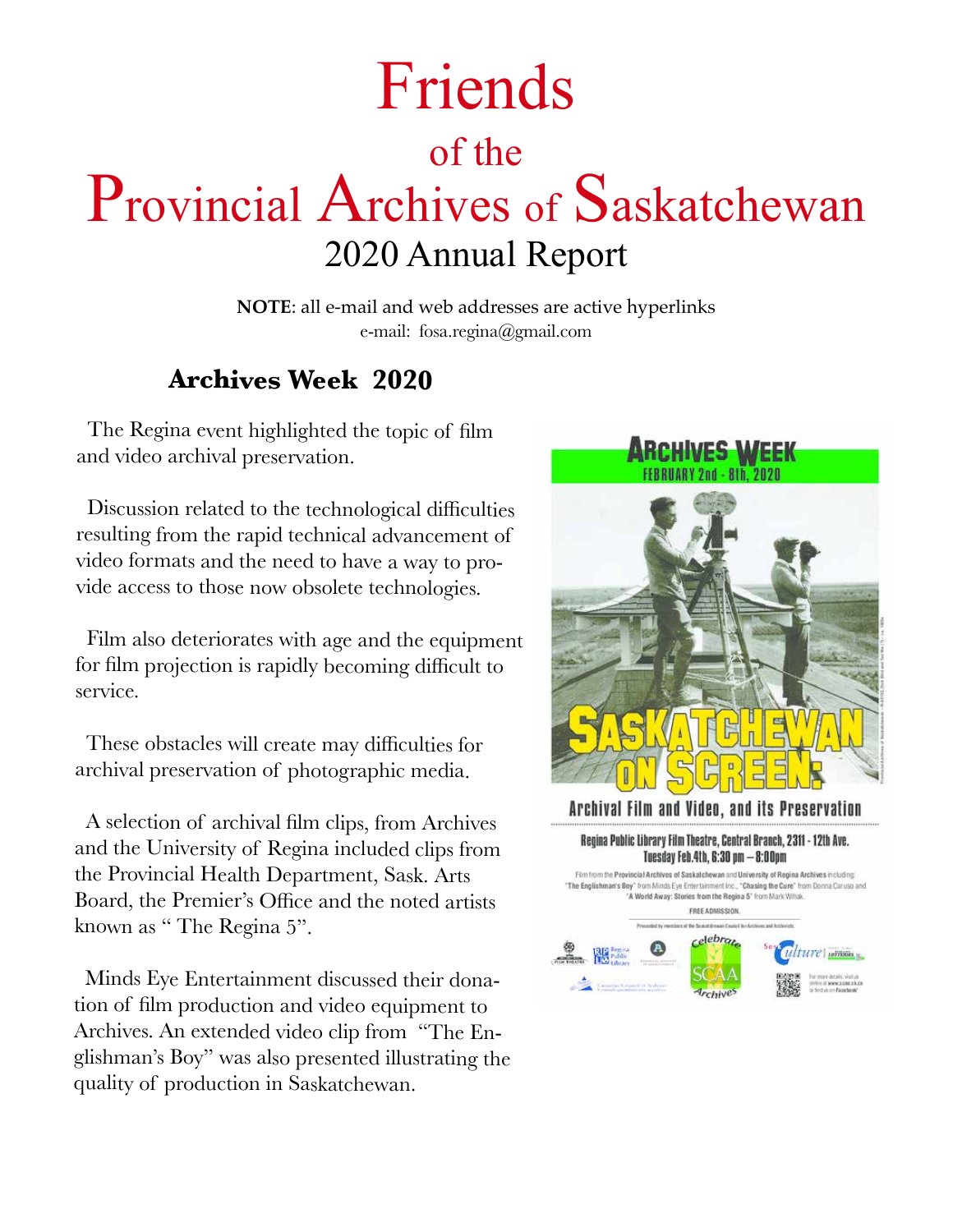### **Photos from the Archival Film & Video Presentation Regina Public Library**

Feb.4, 2020













Jeremy Mohr Tim Novak Donald Johnson Mark Wihak Kevin DeWalt







Provincial Health Department



"Prairie Giant" Minds Eye Ent.



"The Englishman's Boy" Minds Eye Ent.



"The Regina 5"- U of R

Photos by Allan Tidball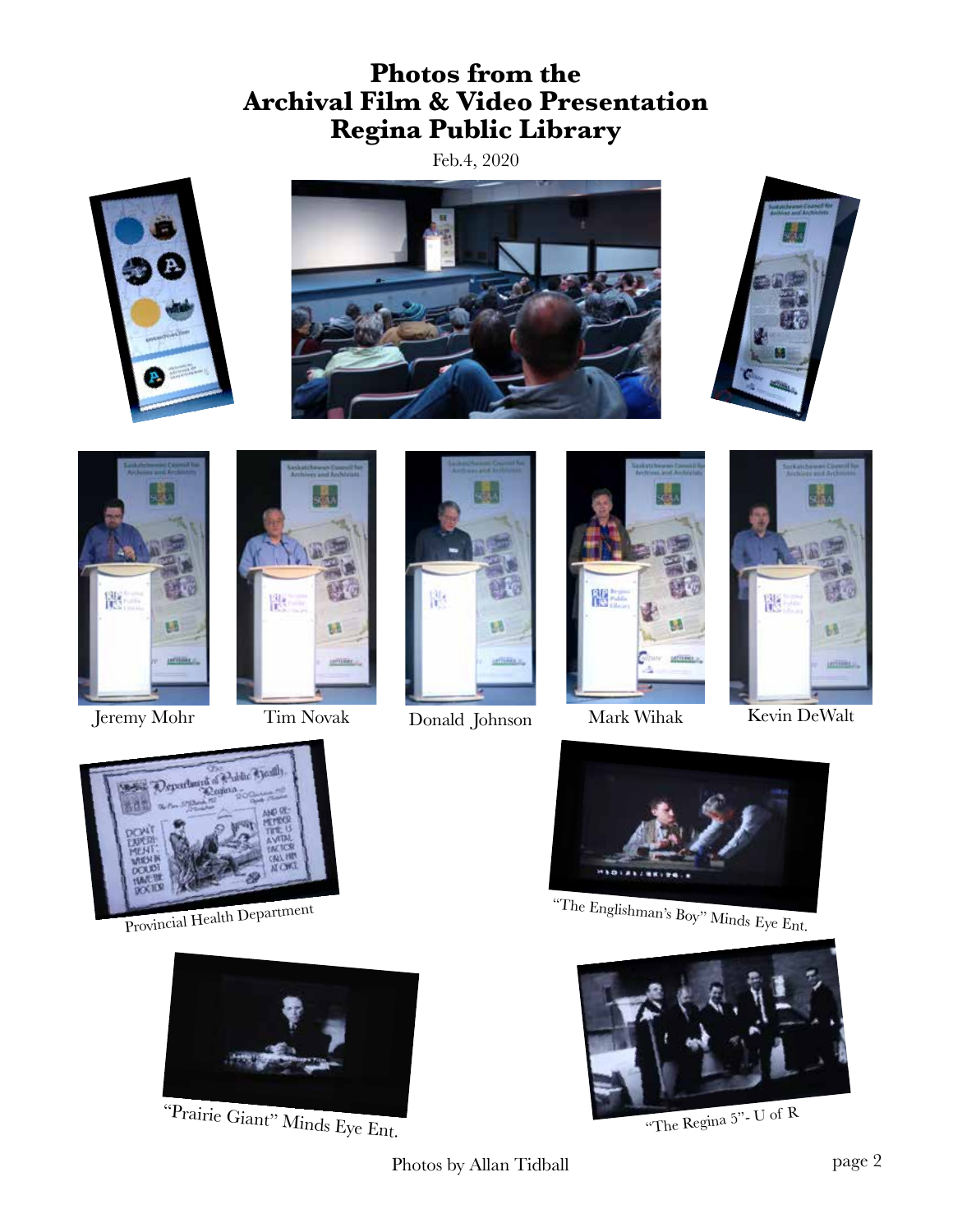### **Did You know?**

 Do you recognize the Saskatchewan based film-maker on the "Saskatchewan on Screen" poster?

### **Answer**

 Dick Bird was the Saskatchewan based cameraman/filmmaker who made pioneering documentaries beginning in the 1920s and continuing filming until the 1970s.



PAS Photo R-A5102) "Dick Bird (center) and Ted Nix (?)

 Dick Bird, officially named William Henry Bird, was born in 1892 in Warwickshire, England. Settling in Saskatchewan in 1921 he acquired the nickname Dick from the common phrase "look at the Dickie Bird" used by some photographers. Fascinated by still photography and cinematography from an early age, Bird would go on to shoot newsreels for a variety of companies, traveling to many exotic locales.

 Later, as an official filmmaker for the Saskatchewan Government he shot footage of local events such as the opening of Regina's Albert Street Memorial Bridge and the 1935 Regina Riot.

 In 1928 he opened Bird Films in Regina which is still in operation today. Shortly after in the 1930s he became interested in nature photography, parlaying this interest into ventures such as a local radio program and a self-published magazine and eventually working as a photographer for Walt Disney Productions in the 1950s.

 Dick and his wife Ada spent many days camping out in remote areas of Saskatchewan and other localities waiting to document on film animals and birds and various aspects of nature. Often they would return to the same spot year after year to complete the story. During their lifetime of film making their journeys took them to 66 countries worldwide.

 He became an expert in his field and was involved in the academic world by lecturing at institutions like Harvard University, the Smithsonian Institute, and the National Geographic Society as well as holding prestigious memberships in organizations such as The Canadian Press Photographer's Association, the Photographic Society of America, and the Zoological Society of London.



1892-1986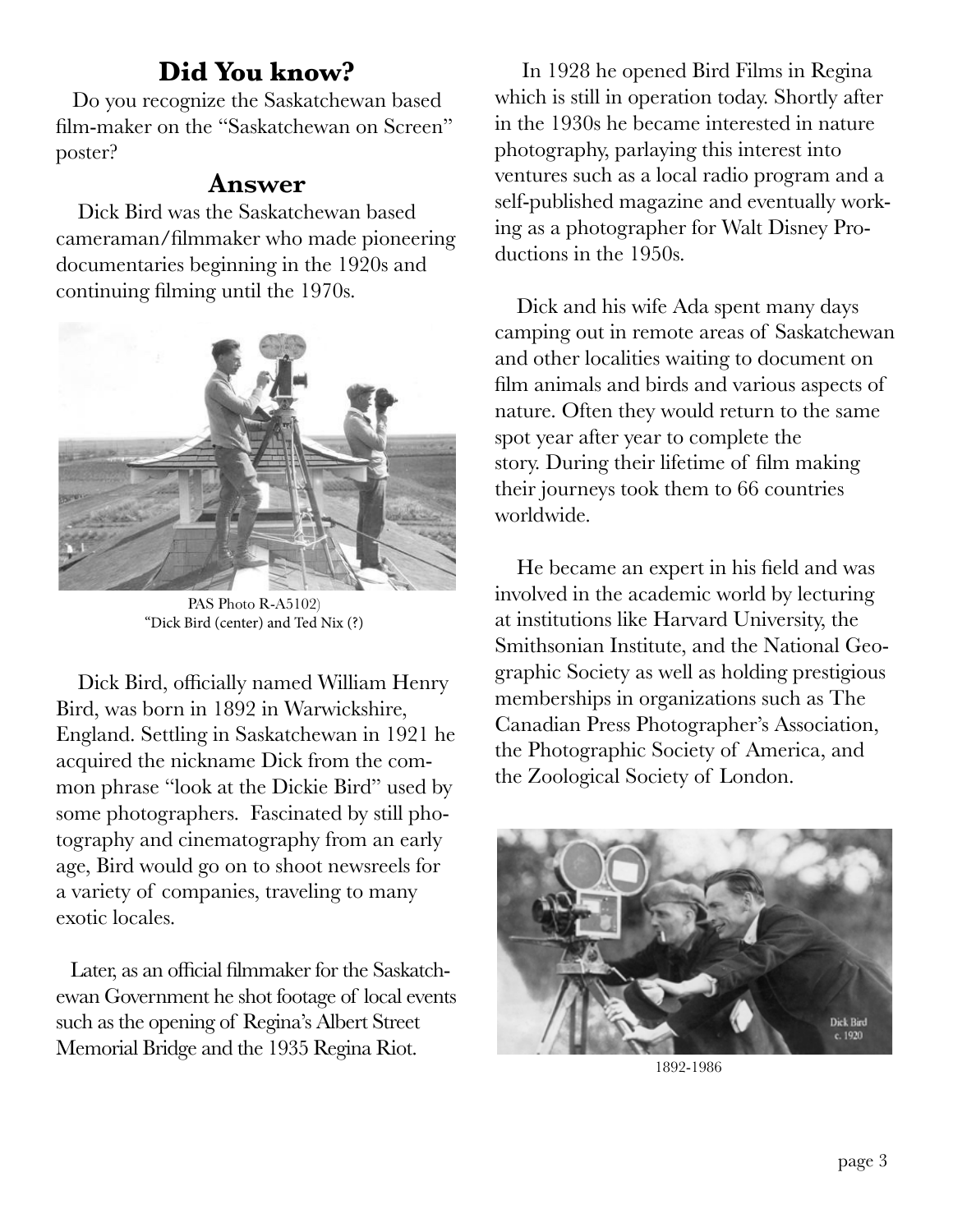## **2020** Membership

 The 2020 membership hovers around 400 (plus). Saskatchewan 206 Outside Saskatchewan. 209

 Some of the new members initially contacted the Friends in order to find out how they can donate records to the Provincial Archives of Saskatchewan. We have one additional member in Saskatchewan who wants to receive posts about heritage buildings.

## Administration

#### **Structure**

 The informal organizational structure for the Friends appears to be working well and will continue as such for the foreseeable future. Bill Armstrong, corresponding under the pseudonym of "Interim Gopher", remained the de-facto Chair of the Friends of the PAS.

#### **Friends Meetings**

 Starting in 2020 meetings were to be held at the new Provincial Archives location at 2440 Broad Street in Regina. However, the covid 19 virus put a stop to in person meetings. Archives staff took on the challenge to arrange for virtual audio (phone) meetings. The two meetings via the phone worked smoothly and the agenda items were covered. The April 2021 meeting maybe either in person or by phone, time will tell.

#### **Friends Website**

 Information relating to Friends' activities can be found on the Provincial Archives of Saskatchewan website. On the Home page, click on:"About the Archives", then select: "Friends of the Provincial Archives", or click directly on the following link: https://www.saskarchives.com/about-archives/friends-archives

## Achievements

#### **Correspondence**

 The Interim Gopher, Bill Armstrong, had a very busy year corresponding with members and responding to public inquiries. Over 90 e-mails found their way into members e-mail boxes.

 Bill offers up this list that the gopher conjured up from his faulty mind, augmented by a quick burrow through email exchanges during 2020.

 - family histories, particularly examples of marvelous photos, maps and stories from Friend Murray Galbraith

 - individual histories, including several people who served in WWI, who either had settled in Saskatchewan a few years before the war began, or looked for opportunities here after the war

- immigrant stories from many points of the compass

- members sharing bits about their ancestral roots

- Home Children and War Guests

 - chasing down place names, such as the search for Richter, ultimately resolved by Friend Ralph Watzke who tracked down Richlea

-the origins of the Old Age Pension in Canada

 - the successful conclusion of friend Frank Korvemaker's search for an unidentified armoury building

 - mention of Smithfield, a home restoration project undertaken by Friend Rick Krehbiel

 - a review of a book about the history of the Caron Air Base during World War II, as an example of the value of one person's diary, augmented by other archival materials

 - the Chief Archivist's explanation of the Archive's new, improved background operating system, as translated by the gopher